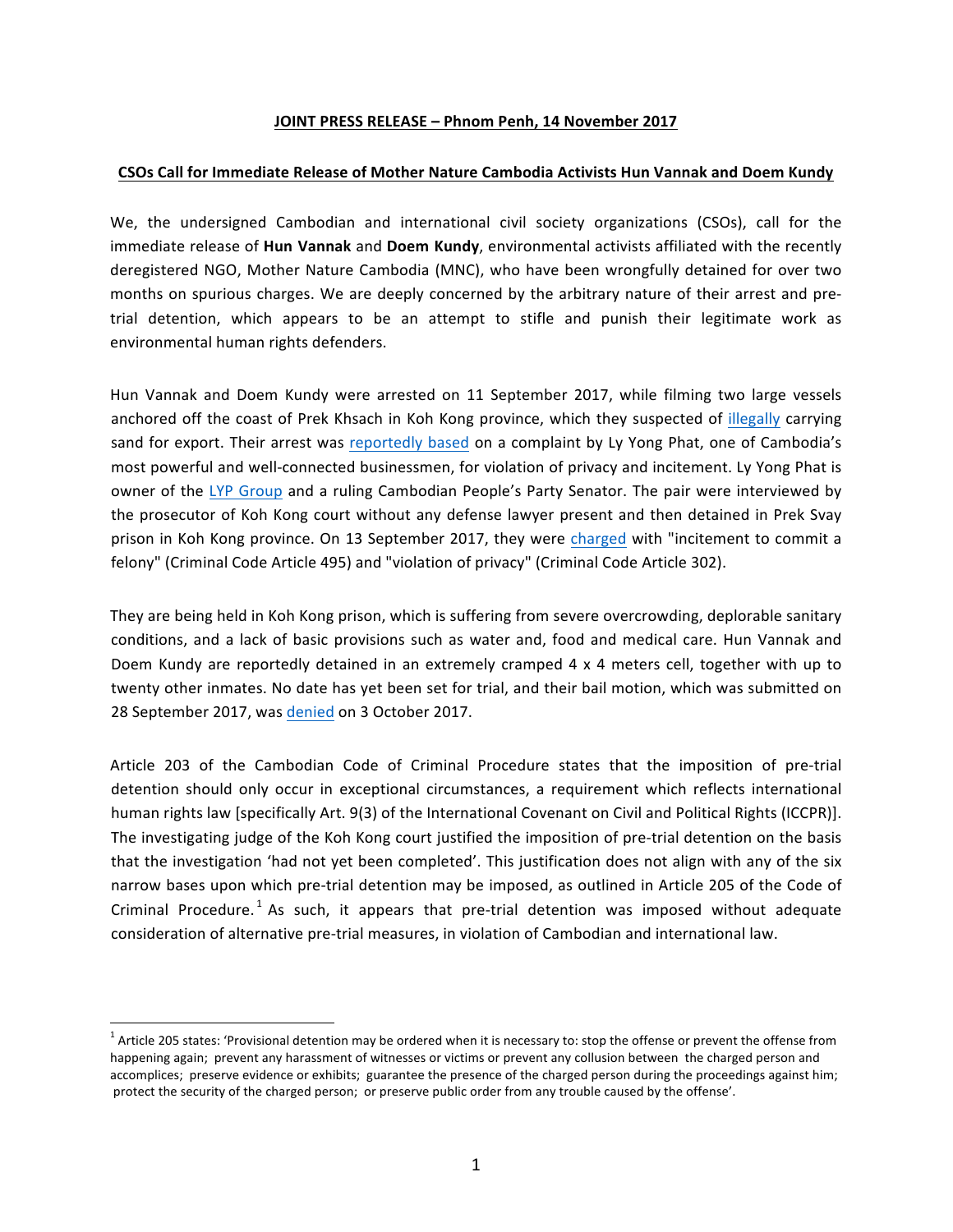Rather than being grounded in facts and law, this prosecution appears to be an attempt by the Cambodian authorities and powerful business interests to silence these young activists, other environmental groups, and any Cambodian who dares to speak out against corruption or environmental destruction.

The activists said they filmed the vessels while in the open sea, rather than on private property, a fact which would render the charge of "violation of privacy" baseless. Article 302 of the Criminal Code explicitly requires "taking [a] picture of a person in a private place" to support this charge. Furthermore, the pair was conducting monitoring activities in order to combat illegal sand-dredging activities in the region, something which the Ministry of Mines and Energy had explicitly encouraged civil society actors to do. As such, the "incitement" charge – a criminal offence often used to suppress legitimate activism in Cambodia – appears to be equally baseless. This arrest and detention occurred two days after MNC had publicly released a video highlighting a USD30 million discrepancy between Taiwan and Cambodia's customs records in relation to the amount of silica and quartz sand imported from Cambodia.

MNC has a history of successful campaigns against sand dredging. In November 2016 the Royal Government of Cambodia ("RGC") issued a temporary ban on sand extraction after MNC activists exposed massive discrepancies in reported trade of reclamation sand between Cambodia and Singapore. Subsequently, on 10 July 2017, the RGC instated a permanent ban on sand exports from Koh Kong for construction and land-reclamation purposes. The effectiveness of activists linked to MNC in exposing potential corruption and raising awareness of environmental issues appears to be the true motivation for this prosecution.

The arrest of Hun Vannak and Doem Kundy is the latest in a series of legal actions against MNC activists since September 2014. On 15 September 2017, the NGO was officially de-registered, following a request by MNC on 23 August. MNC activists claim the request was filed by the group's nominal directors as a result of years of harassment by the authorities.

We call upon the Cambodian authorities to abide by their constitutional and international human rights obligations by immediately releasing Hun Vannak and Doem Kundy, and ensuring full respect for the presumption of innocence and other fair trial rights. We further call for these groundless charges to be immediately dropped, and appropriate compensation to be paid to Doem Kundy and Hun Vannak in recognition of this arbitrary deprivation of their liberty.

This statement is endorsed by:

- 1. Affiliated Network for Social Accountability Cambodia (ANSA Cambodia)
- 2. Asian Forum for Human Rights and Development (FORUM-ASIA)
- 3. Cambodia Development People Life Association
- 4. Cambodian Center for Human Rights (CCHR)
- 5. Cambodian Food and Service Workers Federation (CFSWF)